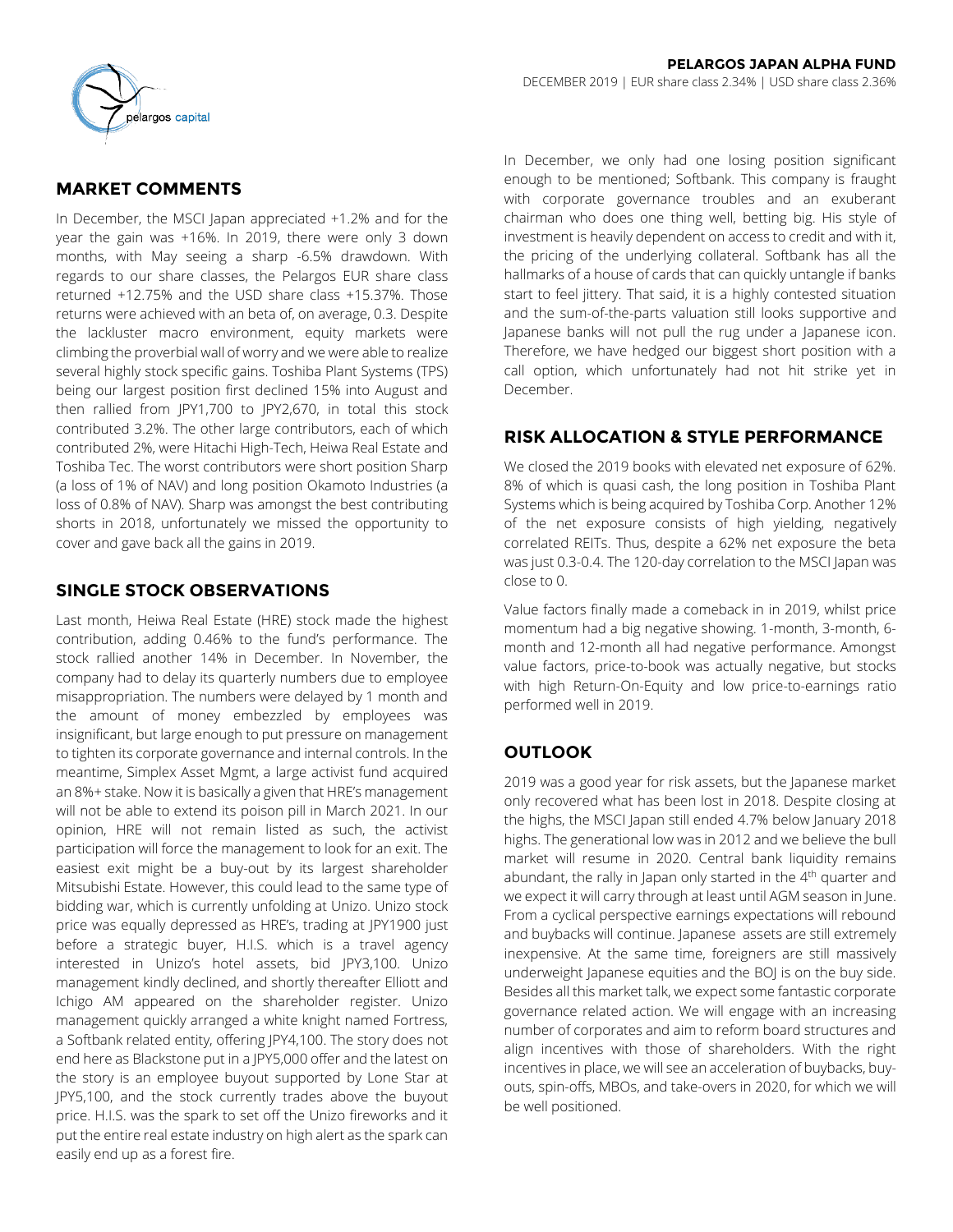

### **PELARGOS JAPAN ALPHA FUND**

DECEMBER 2019 | EUR share class 2.34% | USD share class 2.36%

## **FUND CHARTS AND FACTS**



#### TOP 5 GROSS POSITIONS

| Toshiba Plant Systems   |
|-------------------------|
| Maeda Road Construction |
| Toshiba Tec Corp        |
| Ichigo Group            |
| Toyo Construction       |
|                         |

### TOP 5 MOVERS

| Heiwa Real Estate        | 0.46% |
|--------------------------|-------|
| Findex Inc.              | 0.26% |
| Maeda Road Construction  | 0.24% |
| Hitachi High Tec         | 0.19% |
| <b>Toyo Construction</b> | 0.18% |

#### **TOP 5 SHAKERS**

| Softbank Corp            | $-0.42%$ |
|--------------------------|----------|
| Coca Cola Bottlers Japan | $-0.09%$ |
| Harmonic Drive           | $-0.08%$ |
| Ichigo REIT              | $-0.06%$ |
| Tovota Industries        | $-0.05%$ |

#### **FUND FACTOR**

|                        | Long | Short |
|------------------------|------|-------|
| Price to Earnings (PE) | 16.6 | 22.5  |
| EV/EBITDA              | 9.9  | 10.9  |
| Price to Book (PB)     | 2.0  | 23    |
| Dividend Yield         | 24   | 16    |
| EV/IC                  | 1.2  | 2.0   |
| 1 month momentum       | 3.8  | 0.3   |
| 12-1 month momentum    | 33.9 | 5.6   |
|                        |      |       |

#### **FUND PERFORMANCE\***

|                                                          | 115122        | $FIR*$       |  |
|----------------------------------------------------------|---------------|--------------|--|
| Month to date performance                                | 2.36%         | 2.34%        |  |
| Year to date performance                                 | 15 37% 17 75% |              |  |
| Inception to date performance                            |               | 7.38% 56.71% |  |
| *based on share class B EUR, ^based on share class C USD |               |              |  |

#### **FUND FACTS\***

| Fund size in mIn EUR | 131.73 |
|----------------------|--------|
| Fund size in mln USD | 14787  |
| Firm size in mln EUR | 131.73 |
| Firm size in mln USD | 14787  |

### **RISK STATISTICS**

| Net Exposure                              | 62%     |
|-------------------------------------------|---------|
| Gross Exposure                            | 144%    |
| Volatility (ex-ante; 3 months daily data) | 8.7%    |
| Beta (ex-ante)                            | 0.38    |
| Sharpe Ratio                              | 0.59    |
| Sortino Ratio                             | 1.03    |
| Sterling Ratio                            | 0.47    |
| Max Drawdown (monthly)                    | $-8.4%$ |
| Annualized Return                         | 4.0%    |

### **SECTOR EXPOSURES (IN PERCENT)**

| .<br>$5550$ $11111$ $111551$ |                |            |                |       |  |  |  |  |  |  |
|------------------------------|----------------|------------|----------------|-------|--|--|--|--|--|--|
|                              | Puol           | 동          | 흋              | Gross |  |  |  |  |  |  |
| Consumer Discretionary       | 14             |            | $-2$ 12        | 16    |  |  |  |  |  |  |
| Consumer Staples             | ₹              | $-12 - 10$ |                | 15    |  |  |  |  |  |  |
| Energy                       | o              | $\Omega$   | $\Omega$       | 0     |  |  |  |  |  |  |
| Financials                   | 6              | 0          | 6              | 6     |  |  |  |  |  |  |
| <b>Health Care</b>           | $\overline{4}$ | 0          | $\overline{4}$ | 4     |  |  |  |  |  |  |
| Industrials                  | 34             | -9         | 24             | 43    |  |  |  |  |  |  |
| Information Technology       | 16             | $\circ$    | 16             | 16    |  |  |  |  |  |  |
| Materials                    | 5              | O          | -5             | 5     |  |  |  |  |  |  |
| Real Estate                  | 16             | $-2$       | 14             | 17    |  |  |  |  |  |  |
| Telecommunication Services   | 1              | -4         | -3             | 5     |  |  |  |  |  |  |
| Utilities                    |                |            | 6              | 6     |  |  |  |  |  |  |

## **GENERAL STATISTICS**

| % Return long book     | 3.60% |
|------------------------|-------|
| % Return short book    | 0.76% |
| # Long stocks          | 47    |
| # Short stocks         | 32    |
| % Long stocks 1        | 74%   |
| % Short stocks $\perp$ | 59%   |
| # Up days / Down days  | 13/7  |
| Turnover as % NAV      | 35%   |
|                        |       |